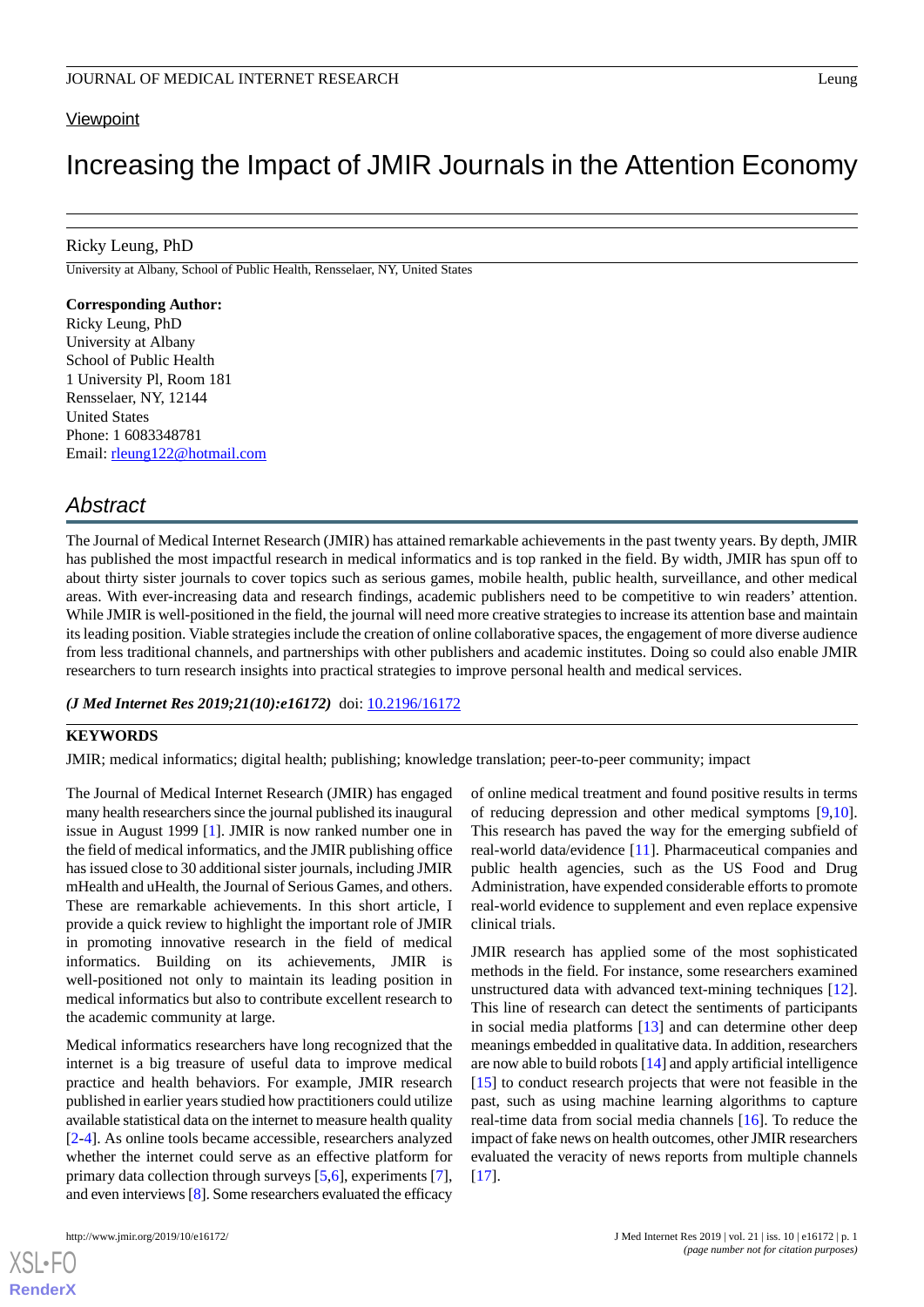#### JOURNAL OF MEDICAL INTERNET RESEARCH Leung

The rapid development of connected devices, such as wearable technology, smart appliances, and body sensors, has presented new opportunities and challenges for medical informatics research. JMIR has already published some exciting research about the Internet of Things which has multilevel implications for patients and health providers. For instance, many recent studies published in JMIR have shown a strong patient-centered orientation [[18\]](#page-2-9). These studies focused on how the internet has enabled patients to incorporate first-hand experience into research to increase its practical value, whether from actual health care experience, usage of Internet-based devices, or information from peer groups. Funding agencies such as the Patient-Centered Outcomes Research Institute and the National Institutes of Health have paid attention to this research published in JMIR [\[19](#page-2-10)].

Beyond personal health, new information technology has improved the quality of health care delivery. For example, interorganizational networks have allowed hospitals to access patients' records from different healthcare settings, facilitating the transition from electronic medical records to electronic health records [[20\]](#page-2-11). Many studies published in JMIR were products of collaborative networks in health care. More recently, research published in JMIR has built ambitious frameworks useful for studying issues at the community and societal levels. Researchers have used these new frameworks to study such important global issues as aging [[21\]](#page-2-12), climate change [[22\]](#page-2-13), poverty [[23\]](#page-2-14) and sustainability [\[24](#page-2-15)].

The availability of big data in the medical sector has led to the challenge of limited attention for researchers [[25\]](#page-2-16). While

# research institutes and established journals have employed aggressive marketing campaigns to attract attention from existing and potential consumers [[26\]](#page-2-17), medical researchers now receive enormous amounts of information from social media, personal devices, and other online platforms. In this context, JMIR needs to come up with creative strategies to increase its intellectual breadth and depth to maintain its leading position in the field. One viable strategy is to provide more collaborative space for JMIR subscribers and potential authors. That is, instead of serving only as a publisher of completed research, JMIR could also become a platform to promote collaboration for early-stage research. In fact, JMIR has recently started a Digital Health Community [\[27](#page-2-18)] within the JMIR Publications Knowledge Base and Help Center [\[28](#page-2-19)] to support the germination of new ideas and allow authors to provide feedback to the journal. The question is how to engage digital health researchers in platforms like that. To encourage increased participation in this community, JMIR may offer Karma points (already implemented to reward reviewers) that can serve as credits to reduce publication fees. Besides that, the JMIR editorial team can reach out and engage researchers from related fields to increase the journal's impact. Increased attendance of academic conferences and professional meetings may be very useful for increasing the exposure of JMIR in various academic communities. Finally, JMIR may consider forming new partnerships with other publishers, professional organizations, academic institutes in different countries, and even funding agencies. Used properly, these strategies can increase the impact of JMIR in the next 20 years - beyond the impact factor.

# <span id="page-1-0"></span>**Conflicts of Interest**

None declared.

# <span id="page-1-1"></span>**References**

- 1. Eysenbach G. Welcome to the Journal of Medical Internet Research. J Med Internet Res 1999 Aug 11;1(1):e5 [[FREE Full](https://www.jmir.org/1999/1/e5/) [text](https://www.jmir.org/1999/1/e5/)] [doi: [10.2196/jmir.1.1.e5\]](http://dx.doi.org/10.2196/jmir.1.1.e5)
- <span id="page-1-2"></span>2. Hernández-Borges AA, Macías-Cervi P, Gaspar-Guardado MA, Torres-Alvarez de Arcaya ML, Ruiz-Rabaza A, Jiménez-Sosa A. Can examination of WWW usage statistics and other indirect quality indicators distinguish the relative quality of medical web sites? J Med Internet Res 1999 Aug 11;1(1):e1 [\[FREE Full text\]](https://www.jmir.org/1999/1/e1/) [doi: [10.2196/jmir.1.1.e1](http://dx.doi.org/10.2196/jmir.1.1.e1)] [Medline: [11720910](http://www.ncbi.nlm.nih.gov/entrez/query.fcgi?cmd=Retrieve&db=PubMed&list_uids=11720910&dopt=Abstract)]
- <span id="page-1-3"></span>3. Norum J. Evaluation of Norwegian cancer hospitals web sites and explorative survey among cancer patients on their use of the internet. J Med Internet Res 2001 Dec 26;3(4):e30 [[FREE Full text](https://www.jmir.org/2001/4/e30/)] [doi: [10.2196/jmir.3.4.e30\]](http://dx.doi.org/10.2196/jmir.3.4.e30) [Medline: [11772545](http://www.ncbi.nlm.nih.gov/entrez/query.fcgi?cmd=Retrieve&db=PubMed&list_uids=11772545&dopt=Abstract)]
- <span id="page-1-4"></span>4. Jeannot J, Scherer F, Pittet V, Burnand B, Vader J. Use of the World Wide Web to implement clinical practice guidelines: a feasibility study. J Med Internet Res 2003 Jun 13;5(2):e12 [[FREE Full text](https://www.jmir.org/2003/2/e12/)] [doi: [10.2196/jmir.5.2.e12\]](http://dx.doi.org/10.2196/jmir.5.2.e12) [Medline: [12857668](http://www.ncbi.nlm.nih.gov/entrez/query.fcgi?cmd=Retrieve&db=PubMed&list_uids=12857668&dopt=Abstract)]
- <span id="page-1-5"></span>5. Brøgger J, Nystad W, Cappelen I, Bakke P. No increase in response rate by adding a web response option to a postal population survey: a randomized trial. J Med Internet Res 2007 Dec 31;9(5):e40 [[FREE Full text\]](https://www.jmir.org/2007/5/e40/) [doi: [10.2196/jmir.9.5.e40\]](http://dx.doi.org/10.2196/jmir.9.5.e40) [Medline: [18174120](http://www.ncbi.nlm.nih.gov/entrez/query.fcgi?cmd=Retrieve&db=PubMed&list_uids=18174120&dopt=Abstract)]
- <span id="page-1-6"></span>6. Eysenbach G, Wyatt J. Using the Internet for surveys and health research. J Med Internet Res 2002 Nov 22;4(2):e13 [\[FREE](https://www.jmir.org/2002/2/e13/) [Full text\]](https://www.jmir.org/2002/2/e13/) [doi: [10.2196/jmir.4.2.e13\]](http://dx.doi.org/10.2196/jmir.4.2.e13) [Medline: [12554560](http://www.ncbi.nlm.nih.gov/entrez/query.fcgi?cmd=Retrieve&db=PubMed&list_uids=12554560&dopt=Abstract)]
- 7. Overberg R, Otten W, de Man A, Toussaint P, Westenbrink J, Zwetsloot-Schonk B. How breast cancer patients want to search for and retrieve information from stories of other patients on the internet: an online randomized controlled experiment. J Med Internet Res 2010 Mar 09;12(1):e7 [[FREE Full text](https://www.jmir.org/2010/1/e7/)] [doi: [10.2196/jmir.1215](http://dx.doi.org/10.2196/jmir.1215)] [Medline: [20215101](http://www.ncbi.nlm.nih.gov/entrez/query.fcgi?cmd=Retrieve&db=PubMed&list_uids=20215101&dopt=Abstract)]
- 8. Powell J, Inglis N, Ronnie J, Large S. The characteristics and motivations of online health information seekers: cross-sectional survey and qualitative interview study. J Med Internet Res 2011 Feb 23;13(1):e20 [\[FREE Full text\]](https://www.jmir.org/2011/1/e20/) [doi: [10.2196/jmir.1600](http://dx.doi.org/10.2196/jmir.1600)] [Medline: [21345783](http://www.ncbi.nlm.nih.gov/entrez/query.fcgi?cmd=Retrieve&db=PubMed&list_uids=21345783&dopt=Abstract)]

[XSL](http://www.w3.org/Style/XSL)•FO **[RenderX](http://www.renderx.com/)**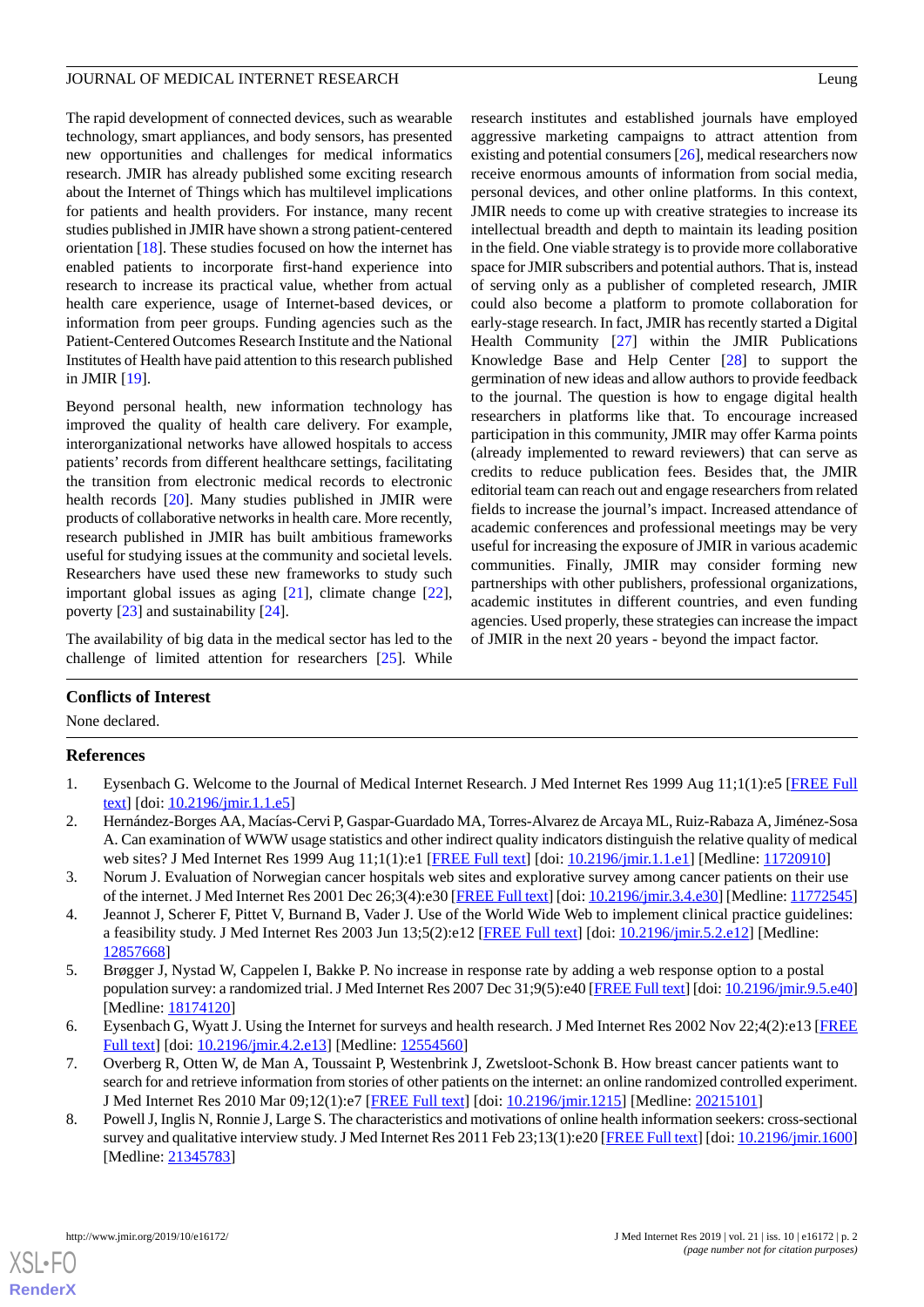# JOURNAL OF MEDICAL INTERNET RESEARCH Leung

- <span id="page-2-0"></span>9. Meyer B, Berger T, Caspar F, Beevers CG, Andersson G, Weiss M. Effectiveness of a novel integrative online treatment for depression (Deprexis): randomized controlled trial. J Med Internet Res 2009 May 11;11(2):e15 [[FREE Full text](https://www.jmir.org/2009/2/e15/)] [doi: [10.2196/jmir.1151](http://dx.doi.org/10.2196/jmir.1151)] [Medline: [19632969](http://www.ncbi.nlm.nih.gov/entrez/query.fcgi?cmd=Retrieve&db=PubMed&list_uids=19632969&dopt=Abstract)]
- <span id="page-2-1"></span>10. Rooke S, Copeland J, Norberg M, Hine D, McCambridge J. Effectiveness of a self-guided web-based cannabis treatment program: randomized controlled trial. J Med Internet Res 2013 Feb 15;15(2):e26 [[FREE Full text](https://www.jmir.org/2013/2/e26/)] [doi: [10.2196/jmir.2256](http://dx.doi.org/10.2196/jmir.2256)] [Medline: [23470329](http://www.ncbi.nlm.nih.gov/entrez/query.fcgi?cmd=Retrieve&db=PubMed&list_uids=23470329&dopt=Abstract)]
- <span id="page-2-2"></span>11. McCall HC, Helgadottir FD, Menzies RG, Hadjistavropoulos HD, Chen FS. Evaluating a Web-Based Social Anxiety Intervention Among Community Users: Analysis of Real-World Data. J Med Internet Res 2019 Jan 10;21(1):e11566 [\[FREE](https://www.jmir.org/2019/1/e11566/) [Full text\]](https://www.jmir.org/2019/1/e11566/) [doi: [10.2196/11566\]](http://dx.doi.org/10.2196/11566) [Medline: [30632965](http://www.ncbi.nlm.nih.gov/entrez/query.fcgi?cmd=Retrieve&db=PubMed&list_uids=30632965&dopt=Abstract)]
- <span id="page-2-4"></span><span id="page-2-3"></span>12. Celi LA, Ippolito A, Montgomery RA, Moses C, Stone DJ. Crowdsourcing knowledge discovery and innovations in medicine. J Med Internet Res 2014 Sep 19;16(9):e216 [[FREE Full text](https://www.jmir.org/2014/9/e216/)] [doi: [10.2196/jmir.3761](http://dx.doi.org/10.2196/jmir.3761)] [Medline: [25239002](http://www.ncbi.nlm.nih.gov/entrez/query.fcgi?cmd=Retrieve&db=PubMed&list_uids=25239002&dopt=Abstract)]
- <span id="page-2-5"></span>13. Greaves F, Ramirez-Cano D, Millett C, Darzi A, Donaldson L. Use of sentiment analysis for capturing patient experience from free-text comments posted online. J Med Internet Res 2013 Nov 01;15(11):e239 [[FREE Full text](https://www.jmir.org/2013/11/e239/)] [doi: [10.2196/jmir.2721](http://dx.doi.org/10.2196/jmir.2721)] [Medline: [24184993](http://www.ncbi.nlm.nih.gov/entrez/query.fcgi?cmd=Retrieve&db=PubMed&list_uids=24184993&dopt=Abstract)]
- <span id="page-2-6"></span>14. Broadbent E, Garrett J, Jepsen N, Li Ogilvie V, Ahn HS, Robinson H, et al. Using Robots at Home to Support Patients With Chronic Obstructive Pulmonary Disease: Pilot Randomized Controlled Trial. J Med Internet Res 2018 Feb 13;20(2):e45 [[FREE Full text](https://www.jmir.org/2018/2/e45/)] [doi: [10.2196/jmir.8640](http://dx.doi.org/10.2196/jmir.8640)] [Medline: [29439942](http://www.ncbi.nlm.nih.gov/entrez/query.fcgi?cmd=Retrieve&db=PubMed&list_uids=29439942&dopt=Abstract)]
- <span id="page-2-7"></span>15. Contreras I, Vehi J. Artificial Intelligence for Diabetes Management and Decision Support: Literature Review. J Med Internet Res 2018 May 30;20(5):e10775 [\[FREE Full text\]](https://www.jmir.org/2018/5/e10775/) [doi: [10.2196/10775](http://dx.doi.org/10.2196/10775)] [Medline: [29848472](http://www.ncbi.nlm.nih.gov/entrez/query.fcgi?cmd=Retrieve&db=PubMed&list_uids=29848472&dopt=Abstract)]
- <span id="page-2-8"></span>16. Cole-Lewis H, Varghese A, Sanders A, Schwarz M, Pugatch J, Augustson E. Assessing Electronic Cigarette-Related Tweets for Sentiment and Content Using Supervised Machine Learning. J Med Internet Res 2015 Aug 25;17(8):e208 [[FREE Full](https://www.jmir.org/2015/8/e208/) [text](https://www.jmir.org/2015/8/e208/)] [doi: [10.2196/jmir.4392](http://dx.doi.org/10.2196/jmir.4392)] [Medline: [26307512](http://www.ncbi.nlm.nih.gov/entrez/query.fcgi?cmd=Retrieve&db=PubMed&list_uids=26307512&dopt=Abstract)]
- <span id="page-2-9"></span>17. Chen L, Wang X, Peng T. Nature and Diffusion of Gynecologic Cancer-Related Misinformation on Social Media: Analysis of Tweets. J Med Internet Res 2018 Oct 16;20(10):e11515 [[FREE Full text](https://www.jmir.org/2018/10/e11515/)] [doi: [10.2196/11515\]](http://dx.doi.org/10.2196/11515) [Medline: [30327289](http://www.ncbi.nlm.nih.gov/entrez/query.fcgi?cmd=Retrieve&db=PubMed&list_uids=30327289&dopt=Abstract)]
- <span id="page-2-10"></span>18. Dyson MP, Shave K, Fernandes RM, Scott SD, Hartling L. Outcomes in Child Health: Exploring the Use of Social Media to Engage Parents in Patient-Centered Outcomes Research. J Med Internet Res 2017 Mar 16;19(3):e78 [\[FREE Full text\]](https://www.jmir.org/2017/3/e78/) [doi: [10.2196/jmir.6655\]](http://dx.doi.org/10.2196/jmir.6655) [Medline: [28302593\]](http://www.ncbi.nlm.nih.gov/entrez/query.fcgi?cmd=Retrieve&db=PubMed&list_uids=28302593&dopt=Abstract)
- <span id="page-2-11"></span>19. Sadasivam RS, Borglund EM, Adams R, Marlin BM, Houston TK. Impact of a Collective Intelligence Tailored Messaging System on Smoking Cessation: The Perspect Randomized Experiment. J Med Internet Res 2016 Nov 08;18(11):e285 [\[FREE](https://www.jmir.org/2016/11/e285/) [Full text\]](https://www.jmir.org/2016/11/e285/) [doi: [10.2196/jmir.6465](http://dx.doi.org/10.2196/jmir.6465)] [Medline: [27826134\]](http://www.ncbi.nlm.nih.gov/entrez/query.fcgi?cmd=Retrieve&db=PubMed&list_uids=27826134&dopt=Abstract)
- <span id="page-2-12"></span>20. Rodrigues JJPC, de la Torre I, Fernández G, López-Coronado M. Analysis of the security and privacy requirements of cloud-based electronic health records systems. J Med Internet Res 2013 Aug 21;15(8):e186 [[FREE Full text](https://www.jmir.org/2013/8/e186/)] [doi: [10.2196/jmir.2494](http://dx.doi.org/10.2196/jmir.2494)] [Medline: [23965254](http://www.ncbi.nlm.nih.gov/entrez/query.fcgi?cmd=Retrieve&db=PubMed&list_uids=23965254&dopt=Abstract)]
- <span id="page-2-14"></span><span id="page-2-13"></span>21. Peek STM, Wouters EJ, Luijkx KG, Vrijhoef HJ. What it Takes to Successfully Implement Technology for Aging in Place: Focus Groups With Stakeholders. J Med Internet Res 2016 May 03;18(5):e98 [\[FREE Full text\]](https://www.jmir.org/2016/5/e98/) [doi: [10.2196/jmir.5253](http://dx.doi.org/10.2196/jmir.5253)] [Medline: [27143097](http://www.ncbi.nlm.nih.gov/entrez/query.fcgi?cmd=Retrieve&db=PubMed&list_uids=27143097&dopt=Abstract)]
- 22. Tizek L, Schielein M, Rüth M, Ständer S, Pereira M, Eberlein B, et al. Influence of Climate on Google Internet Searches for Pruritus Across 16 German Cities: Retrospective Analysis. J Med Internet Res 2019 Jul 12;21(7):e13739 [[FREE Full](https://www.jmir.org/2019/7/e13739/) [text](https://www.jmir.org/2019/7/e13739/)] [doi: [10.2196/13739\]](http://dx.doi.org/10.2196/13739) [Medline: [31301128\]](http://www.ncbi.nlm.nih.gov/entrez/query.fcgi?cmd=Retrieve&db=PubMed&list_uids=31301128&dopt=Abstract)
- <span id="page-2-15"></span>23. Gopalan A, Makelarski JA, Garibay LB, Escamilla V, Merchant RM, Wolfe MB, et al. Health-Specific Information and Communication Technology Use and Its Relationship to Obesity in High-Poverty, Urban Communities: Analysis of a Population-Based Biosocial Survey. J Med Internet Res 2016 Jun 28;18(6):e182 [\[FREE Full text\]](https://www.jmir.org/2016/6/e182/) [doi: [10.2196/jmir.5741](http://dx.doi.org/10.2196/jmir.5741)] [Medline: [27352770](http://www.ncbi.nlm.nih.gov/entrez/query.fcgi?cmd=Retrieve&db=PubMed&list_uids=27352770&dopt=Abstract)]
- <span id="page-2-17"></span><span id="page-2-16"></span>24. Greenhalgh T, Wherton J, Papoutsi C, Lynch J, Hughes G, A'Court C, et al. Beyond Adoption: A New Framework for Theorizing and Evaluating Nonadoption, Abandonment, and Challenges to the Scale-Up, Spread, and Sustainability of Health and Care Technologies. J Med Internet Res 2017 Nov 01;19(11):e367 [\[FREE Full text](https://www.jmir.org/2017/11/e367/)] [doi: [10.2196/jmir.8775\]](http://dx.doi.org/10.2196/jmir.8775) [Medline: [29092808](http://www.ncbi.nlm.nih.gov/entrez/query.fcgi?cmd=Retrieve&db=PubMed&list_uids=29092808&dopt=Abstract)]
- <span id="page-2-18"></span>25. Shaikh AR, Butte AJ, Schully SD, Dalton WS, Khoury MJ, Hesse BW. Collaborative biomedicine in the age of big data: the case of cancer. J Med Internet Res 2014 Apr 07;16(4):e101 [[FREE Full text](https://www.jmir.org/2014/4/e101/)] [doi: [10.2196/jmir.2496](http://dx.doi.org/10.2196/jmir.2496)] [Medline: [24711045](http://www.ncbi.nlm.nih.gov/entrez/query.fcgi?cmd=Retrieve&db=PubMed&list_uids=24711045&dopt=Abstract)]
- <span id="page-2-19"></span>26. Cugelman B, Thelwall M, Dawes P. Online interventions for social marketing health behavior change campaigns: a meta-analysis of psychological architectures and adherence factors. J Med Internet Res 2011 Feb 14;13(1):e17 [\[FREE Full](https://www.jmir.org/2011/1/e17/) [text](https://www.jmir.org/2011/1/e17/)] [doi: [10.2196/jmir.1367](http://dx.doi.org/10.2196/jmir.1367)] [Medline: [21320854](http://www.ncbi.nlm.nih.gov/entrez/query.fcgi?cmd=Retrieve&db=PubMed&list_uids=21320854&dopt=Abstract)]
- 27. JMIR Publications. Digital Health Community. 2019. URL:<https://support.jmir.org/hc/en-us/community/topics> [accessed 2019-10-24]
- 28. JMIR Publications. JMIR Publications Knowledge Base and Help Center. 2019. URL: [https://support.jmir.org/hc/en-us/](https://support.jmir.org/hc/en-us/community/topics) [accessed 2019-10-24]

[XSL](http://www.w3.org/Style/XSL)•FO **[RenderX](http://www.renderx.com/)**